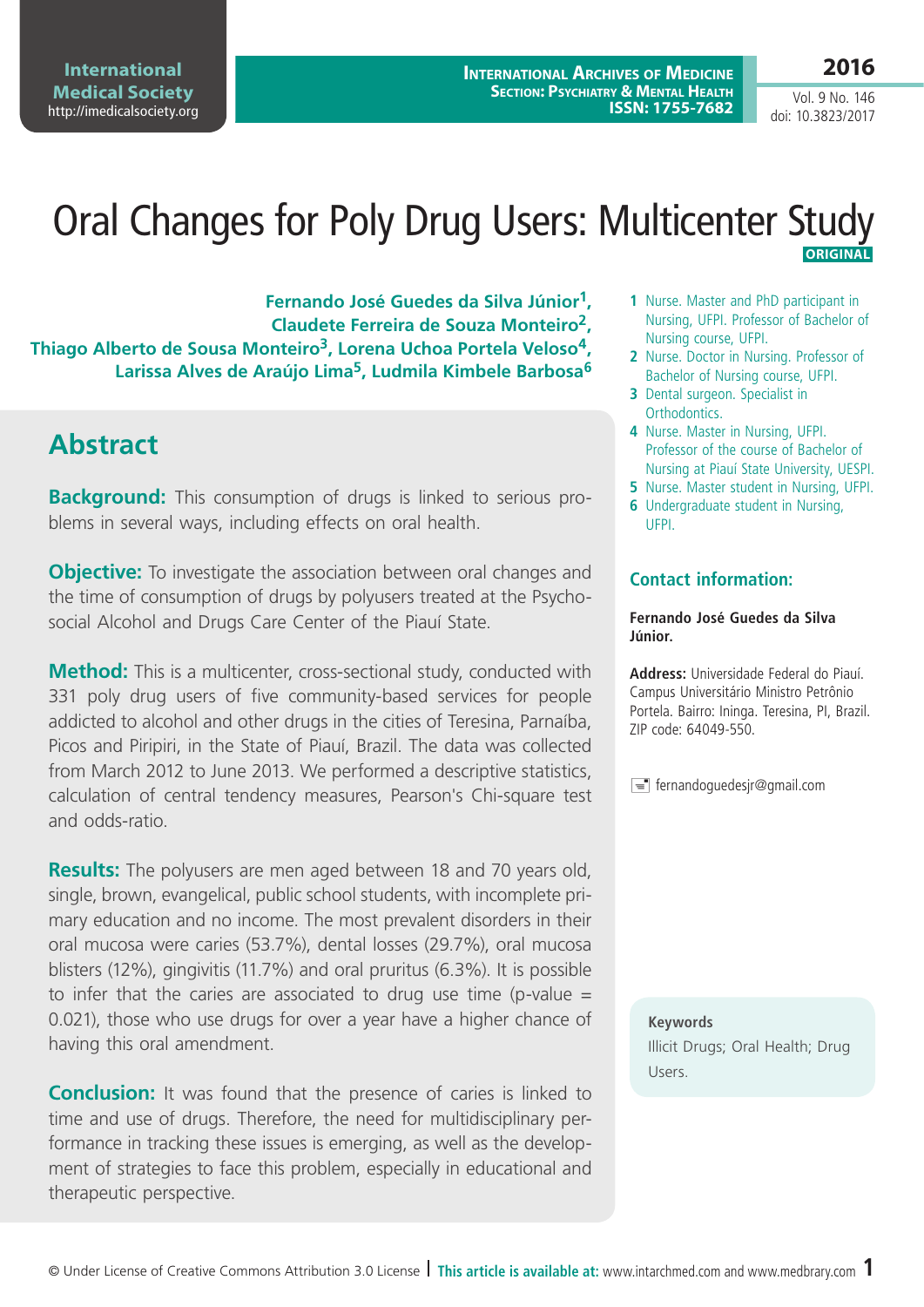**International Archives of Medicine Section: Psychiatry & Mental Health ISSN: 1755-7682** **2016**

Vol. 9 No. 146 doi: 10.3823/2017

## **Introduction**

The drug abuse has been the focus of major concern worldwide. Although it is a phenomenon, historically discussed in society, it is a serious public health problem by virtue of its magnitude and consequences [1].

Worldwide data estimates 246 million people about 5% of the population - aged between 15 and 64 years old, have consumed any drugs only in 2013 [2]. This consumption is linked to serious problems in several ways, including biological, physical, mental and social dimensions [3]. Moreover, as most extreme consequence of this problem, a stable number - but still unacceptably large - of drug users is found, who continue to lose their lives prematurely worldwide.

When this outcome does not materialize, it is common to see numerous localized or even systemic health consequences that may even generate effects on oral health [4]. Drugs, such as marijuana and crack, for example, can have a connection to periodontal disease as these are smoked drugs and come into direct contact with the gingiva and periodontium [5].

Other oral manifestations, such as erosions in the dental enamel, bruxism, myofascial pain and temporomandibular joint pain, necrotic lesions of the tongue and epiglottis, mucosal and laryngeal burns can also be associated with the use of drugs considering its irritative and vasoconstrictor effect, and also due to increased temperature of the combustion smoke of the drug [6].

Regardless of the substance used, the user has an increased risk of oral diseases [7]. The adoption of a lifestyle characterized by deficiencies in dietary habits and changes in the pattern of behavior, negatively impacts on self-esteem and influences the actions of self-care, above all, the general and oral hygiene, and may appear as major risk factors for the development of changes in the oral cavity [8]. Drug users, in general, maintain a behavior of poor body and oral hygiene.

Also, it is associated with low demand for dental care, which can also have a causal link with the occurrence of oral health problems in this group [9]. Therefore, in this perspective it is considered that the search of dental care by these users is a major challenge, since they offer resistance to self-care over the compulsive consumption of drugs.

The objective of this study is to investigate the association between oral changes and the time of consumption of drugs by polyusers treated at the Psychosocial Alcohol and Drugs Care Center of the Piauí State.

# **Method**

This is a multicenter, cross-sectional study, conducted at Psychosocial Alcohol and Drugs Care Centers (CAPSad) of Piauí State, located in Teresina, Parnaíba, Picos and Piripiri.

The reference population of the study was composed of 2,807 poly drug users registered in four CAPSad. For the sample calculation, were considered a tolerable error of 5% and a significance level of 95% [10], obtaining a sample of 331 users. In order to ensure the representativeness of the population in these four cities, we proceeded to proportional stratification. Therefore, 302 poly drug users were recruited from Teresina, 18 from Parnaíba, 14 from Picos and 8 from Piripiri.

The inclusion criterion was to be poly drug user and older than 18 years. The data was collected from March 2012 to June 2013. At the time of the evaluation, the recruited polyusers reported data on the demographic and economic condition. It was also applied a standardized form containing information on the use of tobacco, alcohol, illicit drugs, and extra and intraoral physical examination [11].

The exams of oral and periodontal conditions were carried out by a single previously trained examiner. In this evaluation, their teeth were dried and the exam was visual, conducted with the aid of a flat mirror. The diagnosis of caries was carried out based on the criteria recommended by the World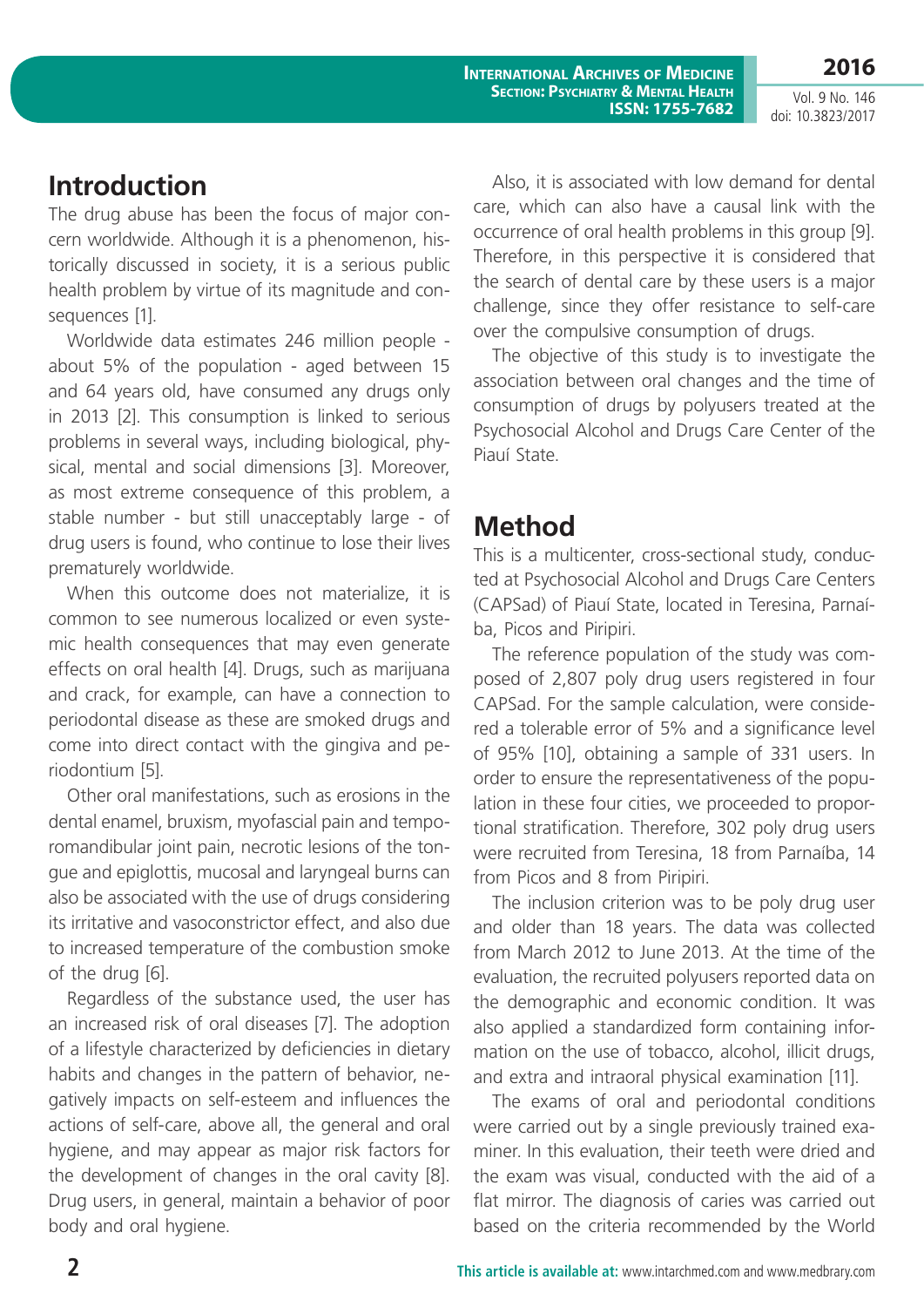Vol. 9 No. 146 doi: 10.3823/2017

Health Organization (WHO) to determine the decayed, missing and filled teeth index (CPOD).

For statistical analysis, we used the program *Statistical Package for the Social Science* (SPSS, version 20.0). The association between variables was made by means of contingency tables, being employed the Chi Square test for comparison of proportions. When one of the expected frequency was less than one, or 20% of cells were less than five, we adopted the Fisher's exact test.

Statistical significance level of 5% was established. So, when the value of p corresponding to these tests was less than or equal to this value, the null hypothesis was rejected. It is important to note that some variables have been recoded in relation to original options to facilitate analyses [12]. The strength of the associations between variables was measured by *odds-ratio* (OR) and confidence intervals (CI 95%). In the data discussion, an interlocution was held with the authors of the subject area.

The principles of ethics, confidentiality and secrecy were obeyed. Participants were invited to participate, and after the presentation of the study objectives, they signed a Term of Consent, pursuant to Resolution No. 466/2012 of the Brazilian National Health Council. The study was approved by the Committee of Ethics in Research of the Federal University of Piauí, which obtained approval through the Opinion No. 254,420.

# **Results**

The sample consisted of poly drug users, aged between 18 and 70 years old (Average = 30.12 and  $DP = 8.48$ ) being 88.58% male and 11.5% female. 57.1% of them are brown and 67.1% are single. Most users studied in public school (85.2%) and have incomplete primary education (41.7%). As for the religion, 44.1% are evangelicals. The individual monthly income ranges from 50.00 to 3600.00 Reais, although 64% reported not having any kind of financial source (Average  $= 822.23$  and DP  $=$ 512.98) **(Table 1)**.

**Table 1.** Sample characterization according to sociodemographic and economic variables. Teresina, 2014. (n = 331).

| <b>Variables</b>                                                     | N              | %    |  |  |  |  |
|----------------------------------------------------------------------|----------------|------|--|--|--|--|
| Age group                                                            |                |      |  |  |  |  |
| 18-34 years old                                                      | 248            | 74.9 |  |  |  |  |
| 35-52 years old                                                      | 78             | 23.6 |  |  |  |  |
| 53-70 years old                                                      | 5              | 1.5  |  |  |  |  |
| Gender                                                               |                |      |  |  |  |  |
| Masculine                                                            | 293            | 88.5 |  |  |  |  |
| Feminine                                                             | 38             | 11.5 |  |  |  |  |
| Race                                                                 |                |      |  |  |  |  |
| White                                                                | 66             | 19.9 |  |  |  |  |
| <b>Black</b>                                                         | 56             | 16.9 |  |  |  |  |
| Medium brown                                                         | 189            | 57.1 |  |  |  |  |
| Indigenous                                                           | 9              | 2.7  |  |  |  |  |
| Yellow                                                               | 11             | 3.4  |  |  |  |  |
| <b>Marital Status</b>                                                |                |      |  |  |  |  |
| Single                                                               | 218            | 67.1 |  |  |  |  |
| Legally married                                                      | 31             | 9.3  |  |  |  |  |
| Stable union                                                         | 43             | 12.1 |  |  |  |  |
| Divorced                                                             | 38             | 11.2 |  |  |  |  |
| Widower                                                              | 1              | 0.3  |  |  |  |  |
| Education                                                            |                |      |  |  |  |  |
| Incomplete Elementary School                                         | 138            | 41.7 |  |  |  |  |
| Complete Elementary School                                           | 48             | 14.5 |  |  |  |  |
| Incomplete high school                                               | 67             | 20.2 |  |  |  |  |
| Complete High School                                                 | 57             | 17.2 |  |  |  |  |
| Incomplete Higher Education                                          | 17             | 5.1  |  |  |  |  |
| Complete Higher Education                                            | $\overline{4}$ | 1.3  |  |  |  |  |
| Religion/Doctrine                                                    |                |      |  |  |  |  |
| Catholic                                                             | 127            | 38.4 |  |  |  |  |
| Evangelical                                                          | 146            | 44.1 |  |  |  |  |
| Spiritualist                                                         | 7              | 2.1  |  |  |  |  |
| Another                                                              | 6              | 1.8  |  |  |  |  |
| Does not have one                                                    | 45             | 13.6 |  |  |  |  |
| Individual monthly income                                            |                |      |  |  |  |  |
| Does not have one                                                    | 212            | 64.0 |  |  |  |  |
| Up to 1 MW*                                                          | 55             | 16.6 |  |  |  |  |
| From 1 to 3 MW                                                       | 62             | 18.8 |  |  |  |  |
| From 3 to 6 MW                                                       | $\overline{2}$ | 0.6  |  |  |  |  |
| Does not have one                                                    | 45             | 13.6 |  |  |  |  |
| <b>Source:</b> Research data. $*$ : MW (Minimum Wage) = $R$$ 678.00. |                |      |  |  |  |  |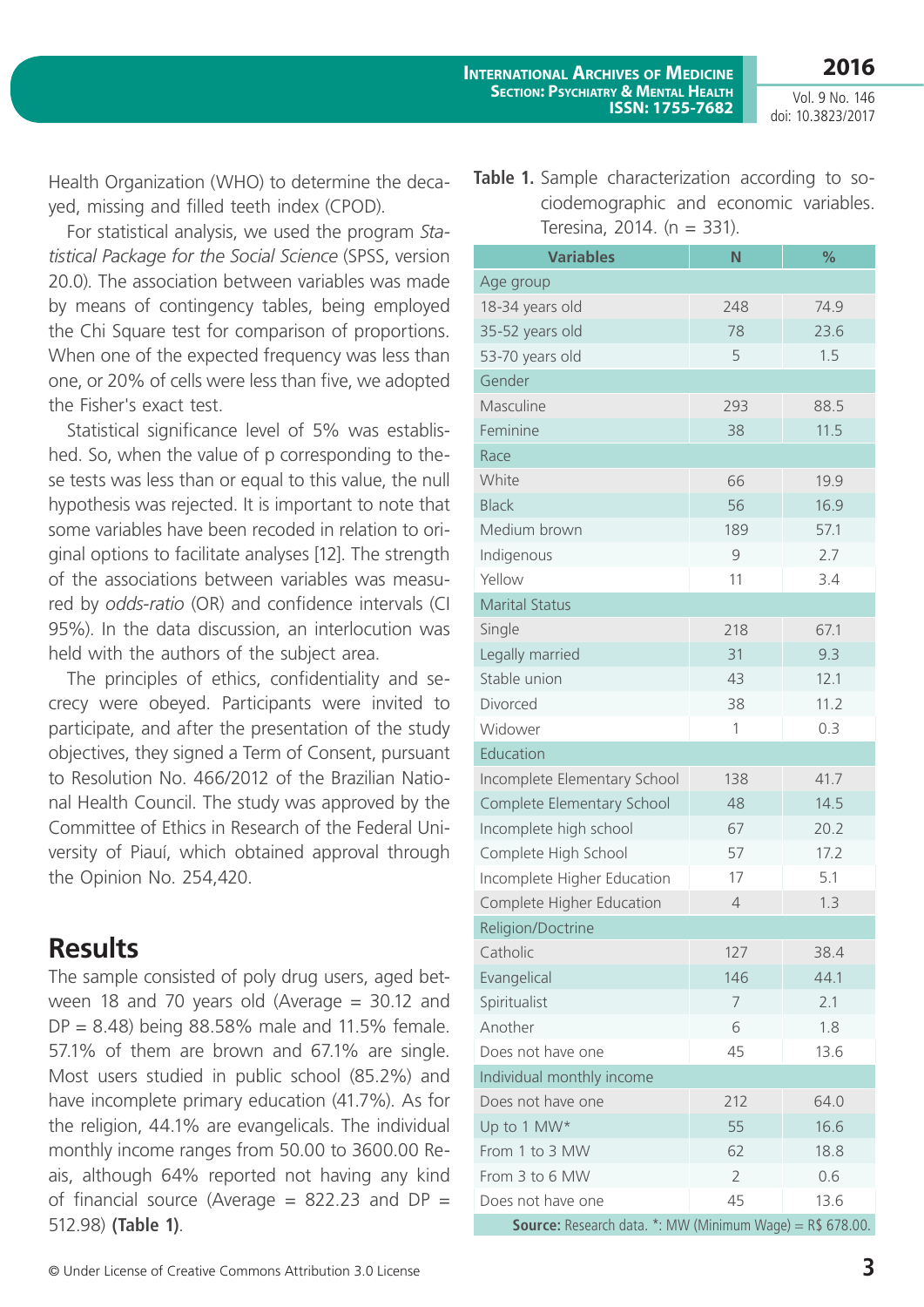**2016**

Vol. 9 No. 146 doi: 10.3823/2017

It was found that the most prevalent alterations were cavities and tooth loss. Regarding the data related to the association between oral problems and the use of drugs time, it was found that only cavities are related to drug use time (p-value  $= 0.021$ ), and those who use drugs for over a year have a higher chance of having these oral changes **(Table 2)**.

| Table 2. Association between oral problems and |  |  |
|------------------------------------------------|--|--|
| drug use time. Teresina, 2013. ( $n = 331$ ).  |  |  |

|                                                                                                                | <b>Time of use</b> |                  |                          |               |         |           |                 |  |
|----------------------------------------------------------------------------------------------------------------|--------------------|------------------|--------------------------|---------------|---------|-----------|-----------------|--|
|                                                                                                                |                    | <1 year          | $>$ 1 year               |               | p-value | <b>OR</b> | IC              |  |
|                                                                                                                | n                  | $\frac{0}{0}$    | $\overline{\phantom{0}}$ | $\frac{0}{0}$ |         |           |                 |  |
| Blisters on buccal mucosa                                                                                      |                    |                  |                          |               |         |           |                 |  |
| Yes                                                                                                            | 7                  | 22.6             | 36                       | 12            | 0.088   | 2.139     | 0.860-5.320     |  |
| <b>No</b>                                                                                                      | 24                 | 77.4             | 264                      | 88            |         |           |                 |  |
| Oral itching                                                                                                   |                    |                  |                          |               |         |           |                 |  |
| Yes                                                                                                            | $\mathcal{P}$      | 6.5              | 19                       | 6.3           | 0.606   | 1.020     | $0.226 - 4.600$ |  |
| No                                                                                                             | 29                 | 93.5             | 281                      | 93.7          |         |           |                 |  |
| Gingivitis                                                                                                     |                    |                  |                          |               |         |           |                 |  |
| Yes                                                                                                            | 3                  | 9.7              | 35                       | 11.7          | 0.512   | 1.233     | 0.356-4.267     |  |
| No                                                                                                             | 28                 | 90.3             | 265                      | 88.3          |         |           |                 |  |
| Cavities                                                                                                       |                    |                  |                          |               |         |           |                 |  |
| Yes                                                                                                            | 23                 | 74.2             | 161                      | 53.7          | 0.021   | 0.403     | 0.175-0.929     |  |
| No                                                                                                             | 8                  | 25.8             | 139                      | 46.3          |         |           |                 |  |
| <b>Dental losses</b>                                                                                           |                    |                  |                          |               |         |           |                 |  |
| Yes                                                                                                            | 10                 | 32.3             | 89                       | 29.7          | 0.454   | 0.886     | 0.401-1.957     |  |
| <b>No</b>                                                                                                      | 21                 | 67.7             | 211                      | 70.3          |         |           |                 |  |
| Total                                                                                                          | 31                 | 100 <sup>°</sup> | 300                      | 100           |         |           |                 |  |
| <b>Source:</b> Source: Research data. $X^2$ : Fisher's exact test;<br>OR: odds-ratio; IC: Confidence Interval. |                    |                  |                          |               |         |           |                 |  |

### **Discussion**

The addicts profile was of young adults aged 17 to 34 years (74.9%), men (88.5%), brown (57.1%), single (67.1%), with incomplete primary education (41.7%) and evangelical religion (44.1%). A survey conducted in São Paulo with 45 former crack addicts identified a profile similar to this study, and the sample at that time consisted mostly by young men, single, with low education, without formal employment ties, of low socioeconomic status [13].

The same situation was reported in other studies, which indicate low monthly income, in general[14].

Another survey also found that the age group in which more people are involved with the use of drugs is between 18 to 30 years old (65%), 26 to 30 years old (27%) and 31 to 45 years old (8%), showing a gradual decrease in the percentage of users served in these age groups [15].

Drug abuse was significantly more prevalent among male users, with 612 (86.68%) individuals, presenting a statistically significant difference compared to females. Most of them have completed the elementary education (56.80%) and only two of them (0.28%) have postgraduate level. Of total users, 2.83% were still in elementary school (05), high school (06) and higher education (09) [16].

Regarding the high percentage of evangelicals (44.1%), the authors believe this is because the Church is a recognized partner of the Government to deal with drug use problems, using the bias of spirituality, which enables the effectiveness in health promotion and dignified life [17].

The size of drugs effects in the oral region has been investigated in an attempt to broaden the understanding of the impact of drugs and to identify the modifying factors that can interfere in the occurrence and severity of oral diseases. The clarification of these issues is necessary for the development of preventive and therapeutic approaches, emphasizing harm reduction strategies, which might allow better prognosis for these individuals [18].

This research found in the studied sample the poor oral health of users, demonstrated by problems such as blisters on the oral mucosa, oral itching, gingivitis, caries and tooth loss, corroborating the findings of another study with former crack and cocaine users, which identified a high number of CPOD [19].

Similar results have also been identified in other studies, where there was high prevalence of dental caries, erosion and tooth loss [20]. It was found also that drug users had poor periodontal health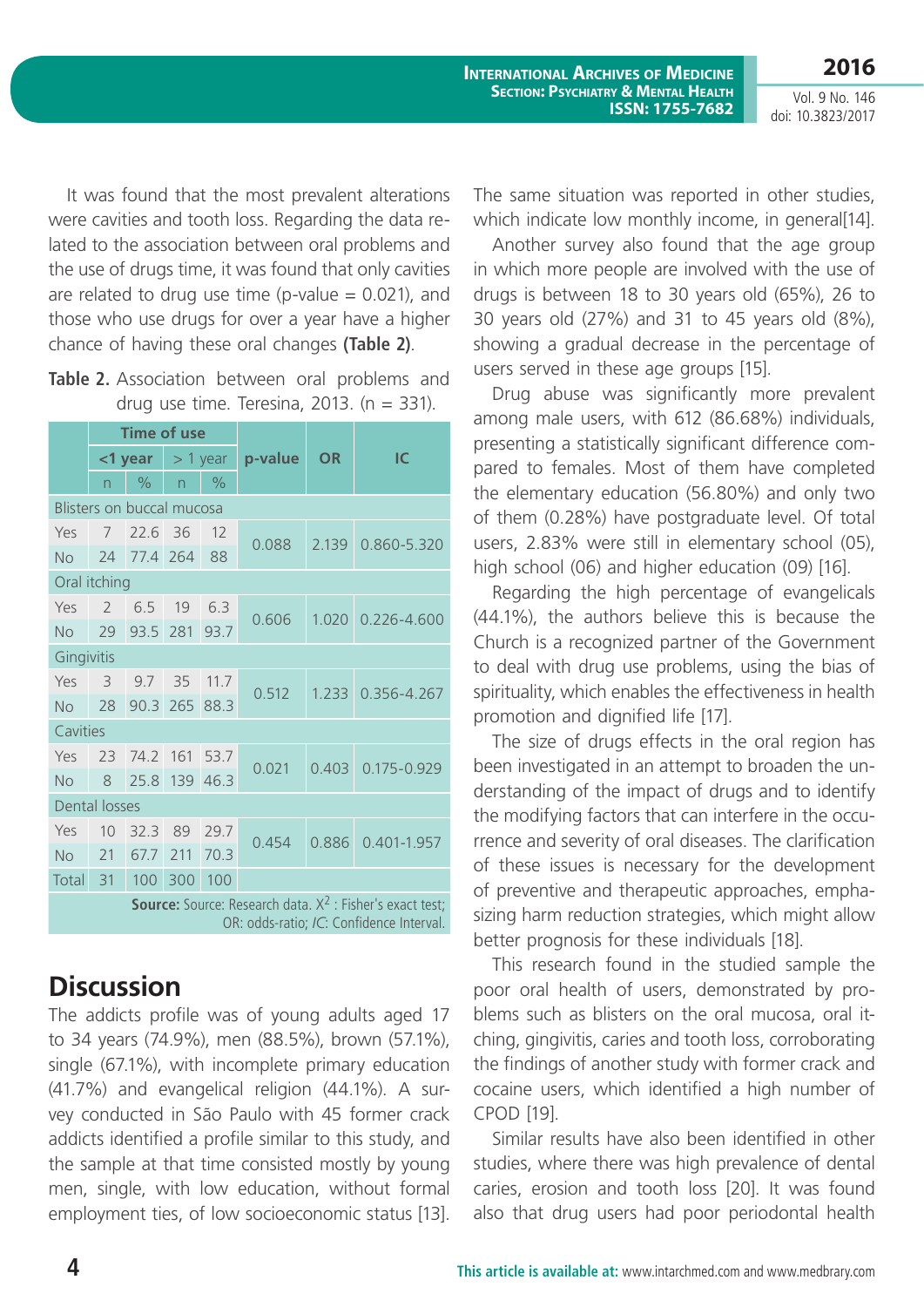**2016** Vol. 9 No. 146 doi: 10.3823/2017

compared to non addicts groups (Molendijket et al., 1996). Corroborating these findings, a study that evaluated the oral health condition of 52 cocaine and / or crack users found periodontal pockets of 4 to 5 mm in 25% of the individuals and insertion loss of 4 to 5 mm in 46% of the sample [21].

It is noteworthy that, added all these plausibility, crack users also seems to present a decreased self-esteem and carelessness with personal hygiene, therefore, generating a poor oral hygiene, as well as little demand for dental care. We also have to highlight the association between the use of crack and the low socioeconomic status of the users, which probably influence the increased occurrence of periodontal disease [9, 22].

Regarding the association between oral diseases and drug use time, the dental cavities identified in this study were sensitive to the influence of drug usage time. A study that evaluated the risk of caries among addicts who used only alcohol ( $n = 363$ ) and those who use alcohol together with other drugs, especially marijuana, heroin and cocaine (n = 300), found that the group using alcohol and other drugs had 38% higher risk of having carious teeth compared to the group that consumed only alcohol (p<0.05) [23].

In a survey conducted in China with 520 users who were aged between 14-56 years, and most men, the authors found a high presence of dental cavity, and 28% of users used drugs orally and nasally, and that the average CPOD was 4.2%, and in greater numbers for missing teeth. By using multivariate analysis, the time of heroin use was considered a risk factor for CPO-D [11].

A cross-sectional study evaluated the oral health of methamphetamine users in South Africa, where the majority (93%) reported that smoking methamphetamine was the first form of drug use, and that the average time of use was 6.5 years. The authors found CPO-D equal to 10 and that most of the individuals had carious lesions, in addition, the time of drug use influenced the CPO-D, because the shorter the time of drug use, the lower the CPO-D [24].

In this way, users of psychoactive drugs are considered a vulnerable group to the onset of oral diseases such as dental cavity, a group that needs care and special attention by the dentist, to be identified, monitored and treated, so that these effects are reduced. Moreover, the dental surgeon must be able to refer the individuals to other professionals, so that a multi-professional work can be made [25].

Given this discussion, harm reduction has been presented as a way out, becoming a larger strategy that has concrete offers of serving and caring for people who use drugs in co-management arrangements, and as one of the main challenges to building health production networks that include the caring services of Unified Health System, Hospital Emergencies and brief hospitalizations, Health Centers, Family Healthcare Strategies and CAPS AD [26].

 Thus, more important than to investigate the association between the conditions of oral health and the time / standard of drug users consumption, is to invest in health education and preventive and incentive measures to abandon the drug. It is important to intervene since childhood, in the sociocultural environment where this individual lives, interacts, has relationships, influences and is influenced, by exposing their strengths and vulnerabilities, which are dynamic and variable, intervening preferably at school for being the place where the child spends most of the day, and being a responsible place for the exchange of experience and adoption of good practices.

### **Conclusion**

Based on the results and studied literature, we may conclude that men aged between 18 to 70 years, single, brown, evangelicals, public school students, with incomplete primary education, that do not have any kind of financial income, are more vulnerable to exaggerated consumption of drugs and consequently to the emergence of problems related to oral health.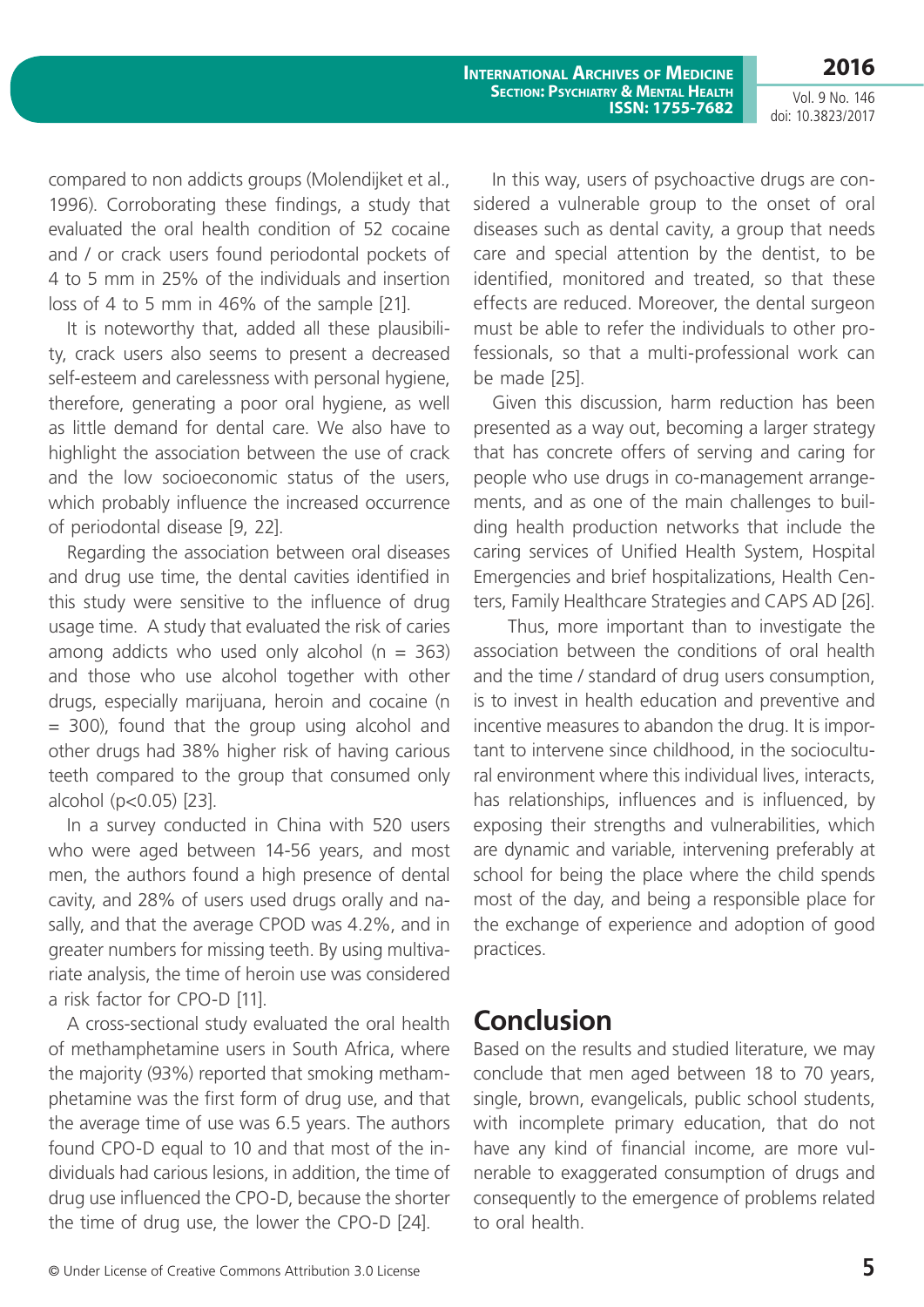**International Archives of Medicine Section: Psychiatry & Mental Health ISSN: 1755-7682**

Vol. 9 No. 146 doi: 10.3823/2017

**2016**

It was found that the most prevalent alterations were cavities and tooth loss. There is a clear vulnerability of this group to develop oral problems, for various reasons, such as the devastating action of the drug in the oral mucosa, decreased self-esteem, carelessness with personal hygiene, low demand for dental care, and also for their low socioeconomic status.

The information set will be essential to improve the dental treatment of drug users and increase efficiency. However, within the limitations of this study, we may also come to the conclusion that further studies should be conducted to understand features not defined yet, which may have relevance in the treatment of these diseases.

The performance of nursing professionals in the treatment of chemical dependencies is based on two fundamental aspects: the education (prevention) and care (treatment). Knowing concepts, classifications and the effect of drugs in the body is essential for nurses to play their social role in the community, aiming to promote awareness and prevention to drug use and abuse. When this issue is respected, the nurse can develop a care plan for the prevention and treatment, according to the need of each intervention, offering individualized care for patients on drug abuse or addiction.

The implementation, involvement and commitment of the nurse is binding for the successful completion of nursing activities, willing to face barriers and difficulties, and especially the developments of drugs issues, which are violence and healthcare, specifically oral healthcare.

### **References**

- **1.** Medeiros KT, Maciel SC, Sousa PF, Souza FMT, Dias CCV. Representações sociais do uso e abuso de drogas entre familiares de usuários. Psicologia em estudo. 2013; 18( 2): 269-279.
- **2.** UNODC, United Nations Office On Drugsand Crime. World Drug Report 2013. New York, 2013. Disponível em: [<https://](<https://www.unodc.org/unodc/secured/wdr/wdr2013/World_Drug_Report_2013.pdf) [www.unodc.org/unodc/secured/wdr/wdr2013/World\\_Drug\\_](<https://www.unodc.org/unodc/secured/wdr/wdr2013/World_Drug_Report_2013.pdf) [Report\\_2013.pdf](<https://www.unodc.org/unodc/secured/wdr/wdr2013/World_Drug_Report_2013.pdf)>. Acesso em: 08 fev. 2016.
- **3.** OMS, Organização Mundial da Saúde. Neurociências: consumo e dependência a substâncias psicoativas -resumo. 2004. Disponível em: <[http://www.who.int/substance\\_abuse/](http://www.who.int/substance_abuse/publications/en/Neuroscience_P.pdf) [publications/en/Neuroscience\\_P.pdf>](http://www.who.int/substance_abuse/publications/en/Neuroscience_P.pdf). Acesso em: 02 fev. 2016.
- **4.** Shetty V, Mooney LJ, Zigler CM, Belin TR, Murphy D, Rawson R. The relationship between methamphetamine use and increased dental disease. The Journal of the American Dental Association. 2010; 141, n. 3, p. 307-318, 2010.
- **5.** López R, Baelum V. Cannabis use anddestructive periodontal diseases among adolescents. Journal of Clinical Periodontology. 2009; 36: 185-189.
- **6.** Cook JA. Associations between use of crack cocaine and HIV-1 disease progression: Research findings and implications for mother-to-infanttransmission. Life Sciences. 2001; 88(2): 931- 939.
- **7.** Millar L. Psychoactive substance dependence: a dentist's challenge. Prim Dent J 2015;4(2):49-54.
- **8.** Pereira MAT. Uso de substâncias psicoativas e condições de saúde bucal de adolescentes em conflito com a lei. 2012. 84 f. Dissertação (Mestrado em Saúde Coletiva) - Universidade Estadual de Londrina, Londrina.
- **9.** Sayago CBW. Características de usuários de crack internados sem erviços especializados de Porto Alegre. 2011. 95 f. Dissertação (Mestrado em Psicologia Clínica) - Pontifícia Universidade Católica do Rio Grande Do Sul, Porto Alegre, 2011.
- **10.** Luiz MMF. A lógica da determinação do tamanho da amostra em investigações epidemiológicas. Caderno de Saúde Coletiva. 2009; 8(2): 9-28.
- **11.** Dum M, Bedi R, Guo L, Champion J, Fan M, Holt R. Oral health status of heroin users in a rehabilitation centre in Hubei province, China. Community dental health. 2001; 18(2): 94-98.
- **12.** Ayçaguer LCS, Utra IMB. Regressión logística. Cuadernos de Estadística 2004;27(1):11-19.
- **13.** Oliveira LG, Nappo SA. Caracterização da cultura de crack na cidade de São Paulo: padrão de uso controlado. Rev Saúde Públic 2008; 42(4): 664-671.
- **14.** Ferigolo M, Barros HMT, Fuchs FD, Stein AT. Influence of depression and early adverse experiences on illicit drug dependence: a case-control study. Rev Bras Psiqu 2009; 31(2):106-13.